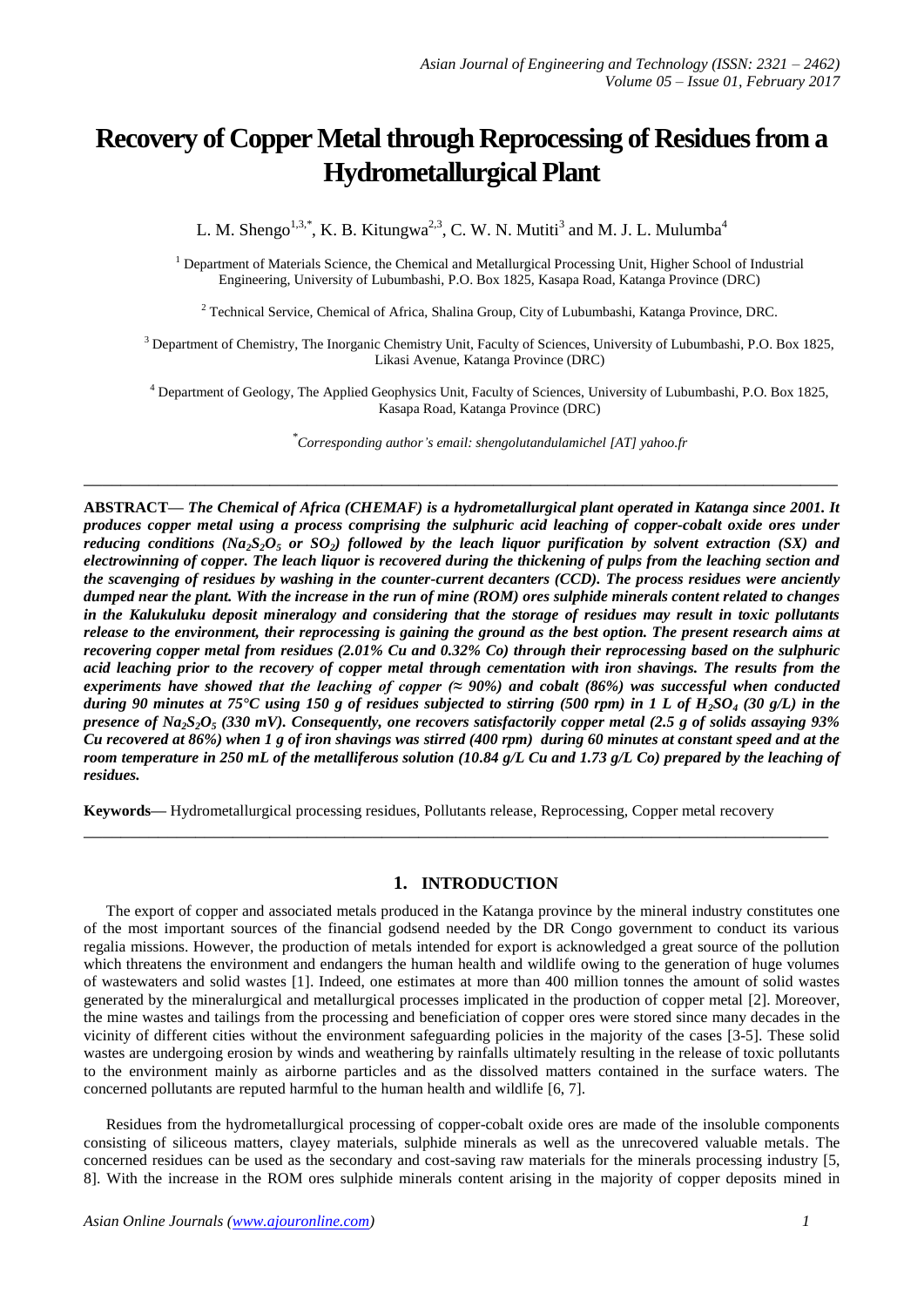Katanga due to changes in mineralogy with the height, the reprocessing of residues from hydrometallurgical processes is presently looked at as an interesting option considering the environment issues and costs associated to their storage.

The *CHEMAF* technical service is interested in the reprocessing of residues from the hydrometallurgical processing of copper-cobalt ores and especially the process wastes that were anciently dumped in the vicinity of the *Tshiamilemba* camp belonging to the Congolese National railway Company (SNCC). The reprocessing of the concerned process residues could both enhance the environment safeguarding and back the company wastes management policy presently oriented toward the recycling of process wastes in the hydrometallurgical plant considering their contents in recoverable metals and bearing in mind their industrial value as the low-cost secondary raw materials. The reprocessing of wastes from hydrometallurgical plants is presently looked at as a palliative to the process dysfunctions arising due to the increased presence of sulphide minerals in the ROM ores used as feed resulting in the valuable metals retention in the leaching residues [9]. It is imposing itself as the transitory solution prior to the hydrometallurgical process overhauling to adapt to variations in the feed mineralogy related to the increasing presence of sulphide minerals in the ROM ores.

The present research work aims at recovering copper metal through the reprocessing of residues from the *CHEMAF* hydrometallurgical plant and especially those anciently dumped in the vicinity of the *Tshiamilemba* camp. The suggested processing route comprises the sulphuric acid leaching of residues under the reducing conditions (Na<sub>2</sub>S<sub>2</sub>O<sub>5</sub>) followed by the precipitation of copper ions by cementation with iron shavings. To achieve the research objective, the leaching and cementation tests were conducted while varying the following parameters: the sulphuric acid concentration, time and temperature followed by the amount of iron shavings added to the leach liquor subjected to stirring at constant speed and during a given period of time.

# **2. MATERIAL AND METHODS**

#### *Plan location and process description*

The *CHEMAF* is a mining company owned by a private investor. It is acknowledged to be the first mining company to restart the production of copper in Katanga after the vertiginous drop in the country output of copper following the collapse of the Kamoto underground mine in 1990. Its hydrometallurgical plant is located at the site of *Usoke* [10] found in the City of Lubumbashi (Figure 1) at approximately 8 km from the Kalukuluku mine commonly named "Etoile" [11].



**Figure 1**: Location of the CHEMAF hydrometallurgical plant

Designed with the handling capacity of 1200 tonnes per day of copper-cobalt oxide ores, The *CHEMAF* hydrometallurgical plant, operated in Katanga since 2001, produces monthly 90 tonnes of copper cathodes grading 99.99% and 5 tonnes of hydroxides of cobalt upgraded at 28% using the process described at Figure 2.

In 2011, the *CHEMAF* hydrometallurgical plant has produced 20,191 tonnes of the Class A graded copper cathodes and 2155 tonnes of cobalt hydroxides [12]. The ROM ores (3.5% Cu and 1.5% Co) from the *Kalukuluku* mine are comminuted by crushing and wet grinding to produce 70-75 passing 150 µm followed by the comminuted matter classification using cyclones. The underflow is returned back to regrinding whereas the pulp with the specific gravity of 1400 – 1450 g/L or the cyclones overflow is directed to preleaching using 70% of the raffinate coming from the plant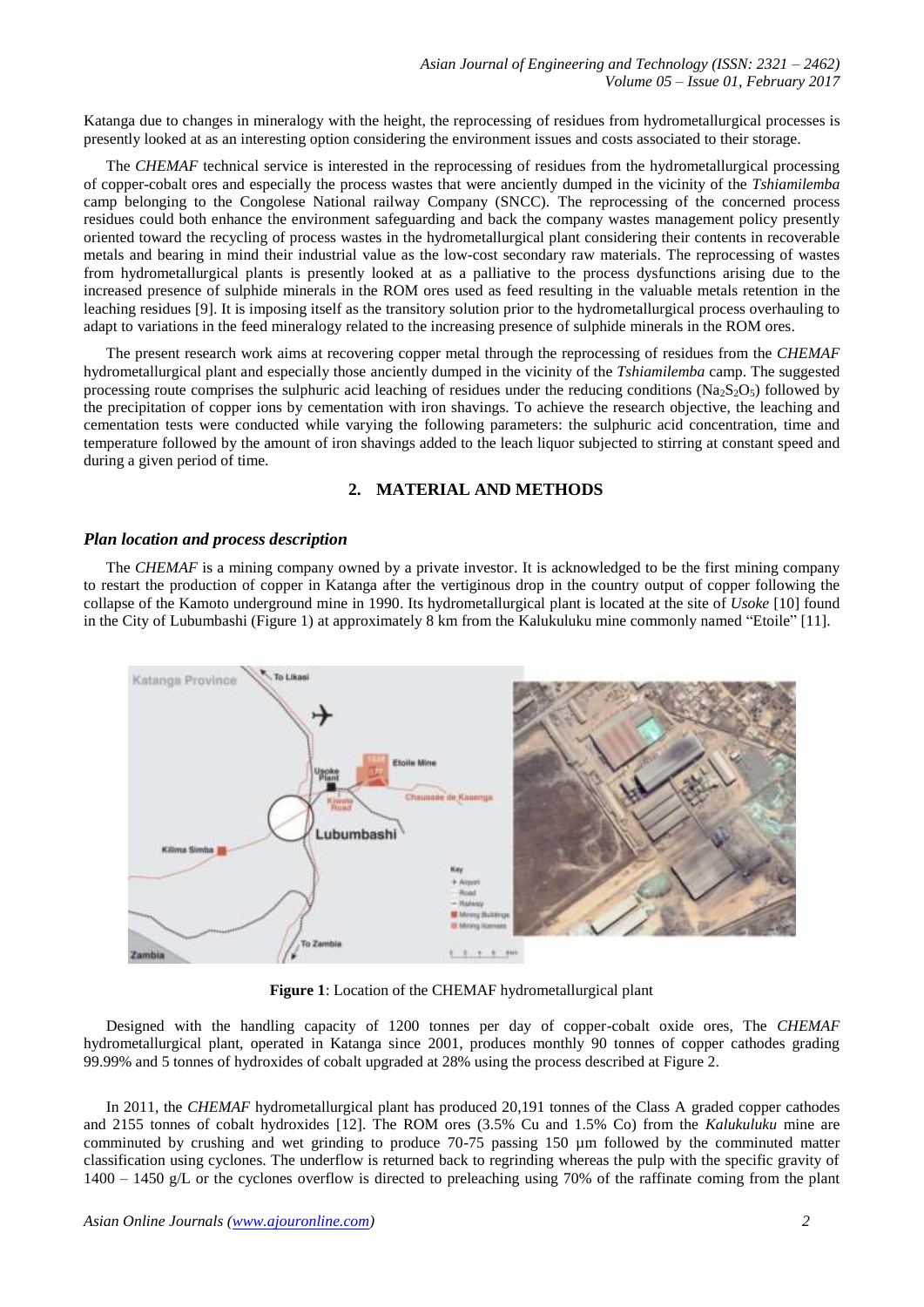copper SX section. Subsequently, the pre-leached matter is subjected to leaching during 4 hours using sulphuric acid (pH range:  $1.5 - 1.7$  and the solids content at 20-22%) in the presence of sodium metabisulphite (with redox potential kept at 350 – 370 mV) to enhance dissolution of trivalent cobalt contained in heterogenite present in the ROM ores.



**Figure 2**: CHEMAF hydrometallurgical plant simplified flowsheet

The pulp given by the ROM ores comminution and leaching is subjected to thickening in view the high grade pregnant leach solution (5 - 10 g/L Cu at a recovery of 95-97%) separation as the thickener overflow whereas the underflow, consisting of the leaching residues (process residues), is subjected to scavenging achieved by a washing in CCDs using the effluent from the cobalt precipitate filtration section in mixture with process water from the tailings pond. the scavenged residues are subjected to neutralization by lime before being dumped as process residues. The recovered leach liquor is subjected to clarification and filtration followed by copper SX using LIX984N diluted in kerosene prior to EW to produce cathode (99.99% Cu). As for the remaining 30% of the raffinate from the plant (Figure 2) Copper SX section, it is subjected to purification in view to remove iron, aluminium and manganese (IAM) through precipitation at pH 3.5-4. The precipitating agent consists of the pulp of limestone (with the solids content kept at 20%) in combination with air dabbling followed by the precipitate thickening and disposal as process waste. The overflow from the precipitate thickening is directed to the plant section reserved to precipitation of cobalt as hydroxide (28% Co) using lime. The obtained precipitate of cobalt is subjected to vacuum filtration for lowering the water content at 30-35% and constitutes the process secondary end-product. As for the cobalt precipitate thickener overflow, it consists of process water which is partially returned back to the plant copper SX purification section based on the IAM removal. It is mixed with limestone to prepare the alkaline pulp used during the precipitating of impurities.

# *Samples chemical, mineralogical characteristics and grindability*

The samples used in the present research consist of the leaching residues anciently dumped in the vicinity of *Thiamilemba* camp (Figure 3). They consist of matters with particles passing 45 µm and the chemical composition given in Table 1.



**Figure 3:** CHEMAF hydrometallurgical plant process residues storage sites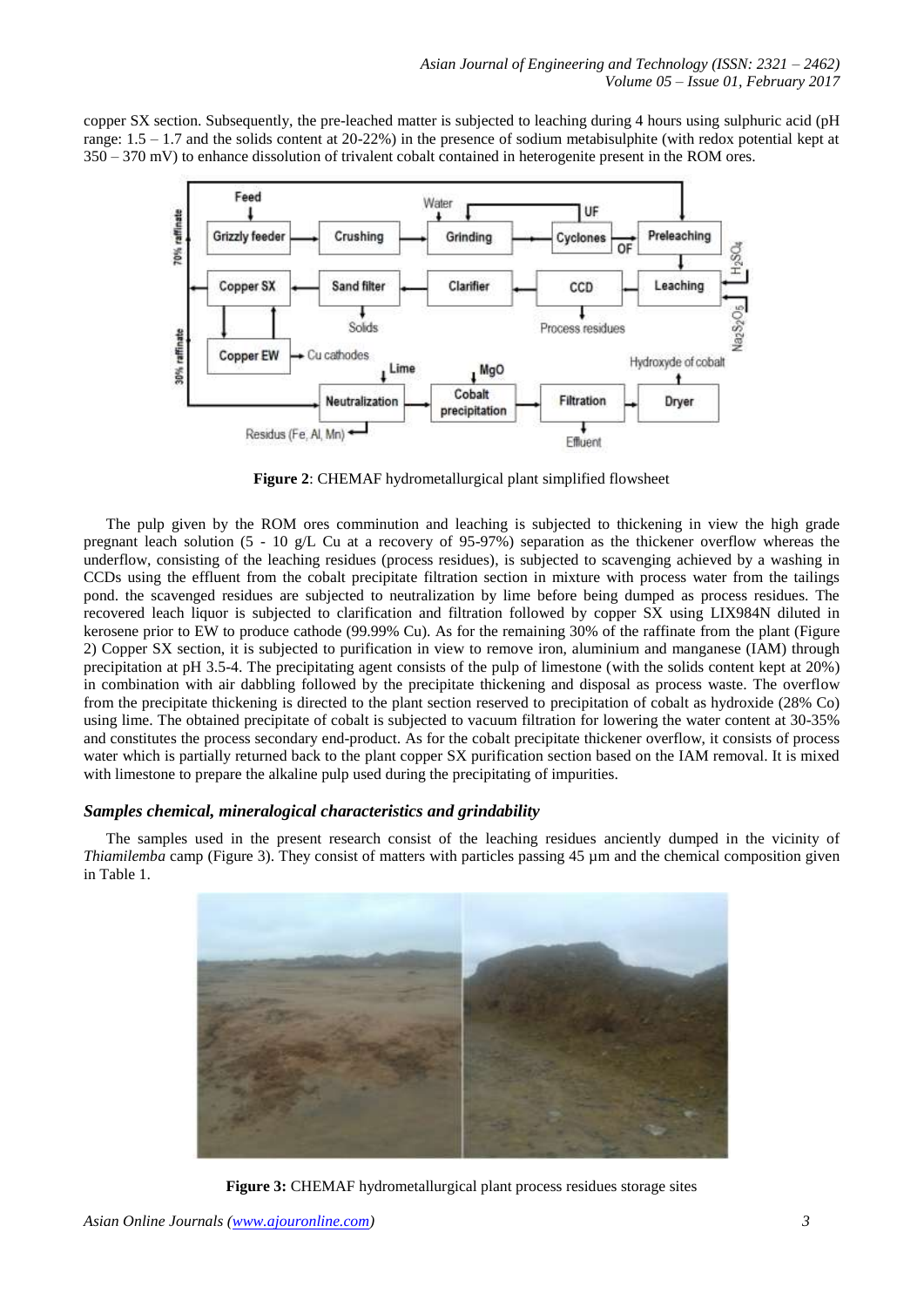| <b>Element</b> | Copper | Cobalt      | Iron | <b>Manganese</b> |
|----------------|--------|-------------|------|------------------|
| Content $(\%)$ | 2.01   | റാറ<br>U.JZ | 4.30 | 0.06             |

# **Table 1**: Contents of the majors chemical elements in the process residues

Copper and cobalt are present in the process residues both as sulphides and oxides namely chalcopyrite (CuFeS $_2$ ), chalcosite (Cu<sub>2</sub>S) and carollite (CuCo<sub>2</sub>S<sub>4</sub>) and in the form of chrysocolla (CuSiO<sub>3</sub>.2H<sub>2</sub>O, malachite [CuCO<sub>3</sub>.Cu (OH)<sub>2</sub>] as well as black oxide minerals recalling the presence of heterogenite (Figure 3). As for the gangue minerals, they consist of pyrite (FeS<sub>2</sub>), chlorites  $[Mg_6Si_4O_{10}(OH)_{10}]$ , hematite (Fe<sub>2</sub>O<sub>3</sub>) and limonite [FeO(OH).xH<sub>2</sub>O] together with the siliceous  $(SiO<sub>2</sub>)$  and clayey matters (Figure 4).



Goe: Goethite; Lim: Limonite; Qtz: Quartz, het: heterogenite (black minerals)



# *Hydrometallurgical residues leaching tests*

The leaching tests of residues from the hydrometallurgical processing of copper-cobalt oxide ores were conducted after the pulps preparation and while varying the following parameters: the sulphuric acid concentration, the leaching time and temperature as well as the amount of sodium metabisulphite added to the pulps mechanically stirred in view the enhanced dissolution trivalent cobalt contained in grains of heterogenite. These tests were conducted with aim to determine the leaching conditions leading to the greatest dissolution of copper and cobalt contained in the process residues. The leaching of residues was conducted with the online measurement and adjustment of the pulp pH and redox potential achieved via the continuous addition of sulphuric acid and sodium metabisulphite (Figure 5).



**Figure 5:** Experimental device for the sulphuric acid leaching of residues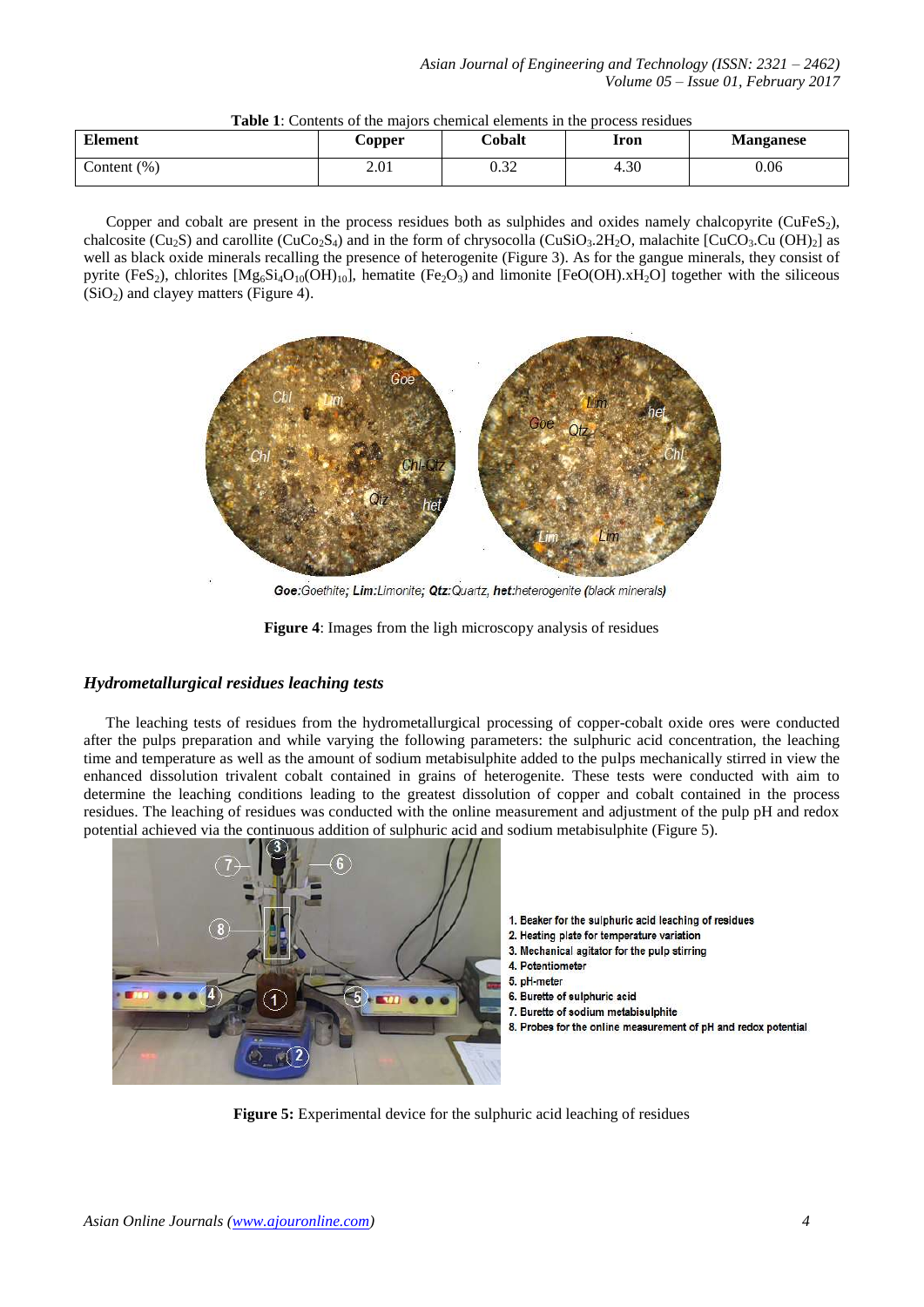#### *Influence of the sulphuric acid concentration on solubilisation of copper and cobalt*

The leaching tests of residues, from the hydrometallurgical processing of copper-cobalt oxide ores achieved at the *CHEMAF*, were conducted using 1000 mL of a sulphuric acid solution prepared while varying the concentration (20 - 35 g/L. 150 g residues were added to the sulphuric acid solution placed in 2000 mL beaker and the obtained mixture was mechanically stirred (500 rpm) during 91 minutes at room temperature. The pulps prepared during the leaching tests were subjected to vacuum filtration to recover the leach liquors. Each cake given by the pulps filtration was subjected to washing using 450 mL of the distilled water and the obtained waters added to the leach liquors. Afterwards, the washed cakes were dried at 105°C in *Memmert* Steam room, weighted, homogenized and sampled by quartering to obtain a 1 g sample that was later subjected to leaching with *aqua regia* (5 mL concentrated nitric acid and 15 mL concentrated hydrochloric acid) to ascertain that copper and cobalt were totally dissolved. The leach liquors given by the leaching tests of residues were diluted 125 times prior to analysis of copper and cobalt by the emission spectroscopy using a *Spectro Ciros Vision* apparatus. As for the solutions from the cakes attack by *aqua regia*, they were diluted 5000 times and assayed for copper and cobalt.

#### *Influence of the leaching time on solubilisation of copper and cobalt*

The leaching tests of residues were conducted while varying time and the sulphuric acid concentration kept at 30 g/L using the same experimentation procedure. The obtained leach liquors and cakes samples were subjected to the same preparation procedure before being assayed for copper and cobalt. The concerned tests aimed at determining the influence of time on the dissolution of copper and cobalt contained in the studied residues.

# *Influence of the leaching temperature on solubilisation of copper and cobalt*

Concerning the influence of this parameter on the dissolution of copper and cobalt, it was studied through achievement of the leaching tests of residues through the heating in order to induce the pulp temperature variation (30 – 90°C). 150 g of residues from the hydrometallurgical processing of copper-cobalt oxide ores were mechanically stirred during 90 minutes in 1000 mL of the sulphuric acid solution with the concentration kept at 30  $g/L$ .

#### *Influence of sodium metabisulphite on solubilisation of cobalt*

Considering that the dissolution of trivalent cobalt contained in heterogenite cannot take place in the absence of a reducing agent, the leaching tests of residues were conducted during 90 minutes with the temperature kept at 75°C. Thus, 150 g of residues were mechanically stirred in 1000 mL of the sulphuric acid solution (30 g/L) while varying the concentration of sodium metabisulphite (1- 2.5 g/) added to the pulp.

#### *Recovery copper ions by cementation with iron*

The leaching tests of residues have given a metalliferous solution of copper and cobalt. Concerning the recovery of copper ions, it was conducted by cementation with iron shavings. A know amount of iron shavings (from 1 to 2.5 g) was added to 250 mL of metalliferous solution placed in a 500 mL beaker and mechanically stirred (400 rpm) at room temperature during 60 minutes. At the reaction cementation completion, the stirring was stopped to allow the precipitate of copper settling prior to dehydration conducted by filtration and drying at 105°C in a *Memmert* steam room. The dried matter was homogenized and sampled by quartering to constitute a 1 g sample that was ultimately attacked by 15 mL of concentrated nitric acid. The obtained solution was diluted with distilled water 125 times before being assayed for copper.

#### **3. RESULTS AND DISCUSSION**

The results presented in this section of the present research are in relationship with the leaching tests of residues from the hydrometallurgical processing of copper-cobalt oxide ores from the deposit of *Kalukuluku*. It is important bearing in mind that the concerned tests aimed at determining the leaching conditions enabling the enhanced dissolution of copper and cobalt as well as the highest recovery of copper metal from the leach liquor by cementation with iron shavings.

#### *Dissolution of copper and cobalt under the influence of the sulphuric acid concentration*

The sulphuric acid concentration variation during the leaching tests of residues from the hydrometallurgical processing of copper-cobalt oxide ores conducted at the *CHEMAF* has given the results consigned in Table 2. As can be seen from the concerned results, the amounts of copper and cobalt dissolved during the leaching tests of residues is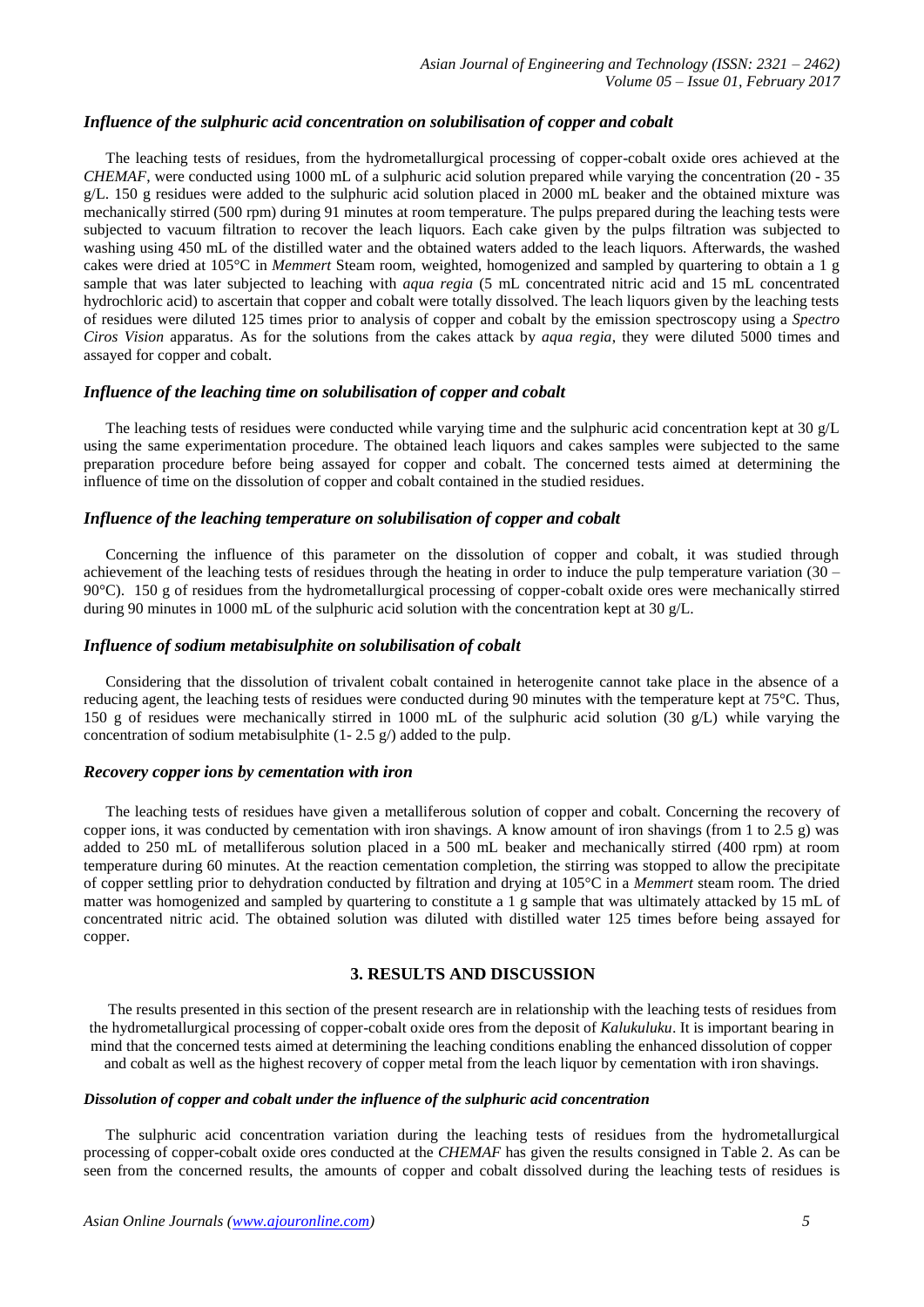growing with the sulphuric acid concentration. Indeed, the dissolution yield of copper is increased by 12% when the sulphuric acid concentration is varied from 20 to 30 g/L showing explicitly the increased dissolution of the bearing minerals contained in the residues subject to leaching. One can assume that an increase in the sulphuric acid concentration is magnifying the leaching agent power of towards minerals present in the studied residues and particularly, those containing copper.

| $H_2SO_4(g/L)$ | Concentration (g/L) |      | Yield $(\% )$ |       |  |  |
|----------------|---------------------|------|---------------|-------|--|--|
|                |                     |      |               |       |  |  |
| 20             | 8.06                | . 05 | 66.85         | 54.90 |  |  |
|                | 8.12                | .20  | 67.33         | 62.45 |  |  |
| 30             | 9.53                | 1.06 | 79.02         | 55.09 |  |  |
| ے ر            | 9.47                |      | 78.53         | 57 73 |  |  |

**Table 2:** Concentration and yield of copper and cobalt versus the sulphuric acid concentration

As a result, the leach liquor content of copper was raised from 8.06 to 9.53 g/L. As for cobalt, its content in the leach liquor was increased from 1.05 to 1.20 g/L when the initial sulphuric acid concentration is raised by 5 g/L. the dissolution yield of copper was practically raised at 67.3%. The obtained results are supporting the fact the increase in the sulphuric acid concentration is enhancing the dissolution of the bearing minerals of copper and cobalt contained in the residues subjected to leaching. As for the decrease in the dissolution yields of copper and cobalt observed beyond the sulphuric acid concentration of 25 and 30 g/L respectively, it could be attributed to the exaggerated dissolution of the gangue minerals. This statement is supported by the increase in the yields of iron and manganese arising when more sulphuric acid is used and particularly, beyond 25 g/L (Figure 6).



**Figure 6:** Yields of the dissolved metals versus the sulphuric acid concentration

The obtained leach liquor characteristics with respect to copper (9.53 g/L recovered at 79%) do not comply with the industrial requirements (up to 10% at the recovery of 95-97%). However, the leach liquor content of copper surpasses that of the leach liquor (3.18 g/L recovered at 95.1%) prepared by Kalenga [13] who recently conducted a research aiming at recovering copper and cobalt through the reprocessing of residues (1.42% Cu et 0.14% Co) from the hydrometallurgical plant of Shituru located at 150 km from the *CHEMAF* and operated by the "Gecamines" acknowledged the biggest state-owned mining company in the country.

# *Dissolution of copper and cobalt versus time*

When the leaching tests of residues are conducted while varying time, one obtains the results given in Table 3.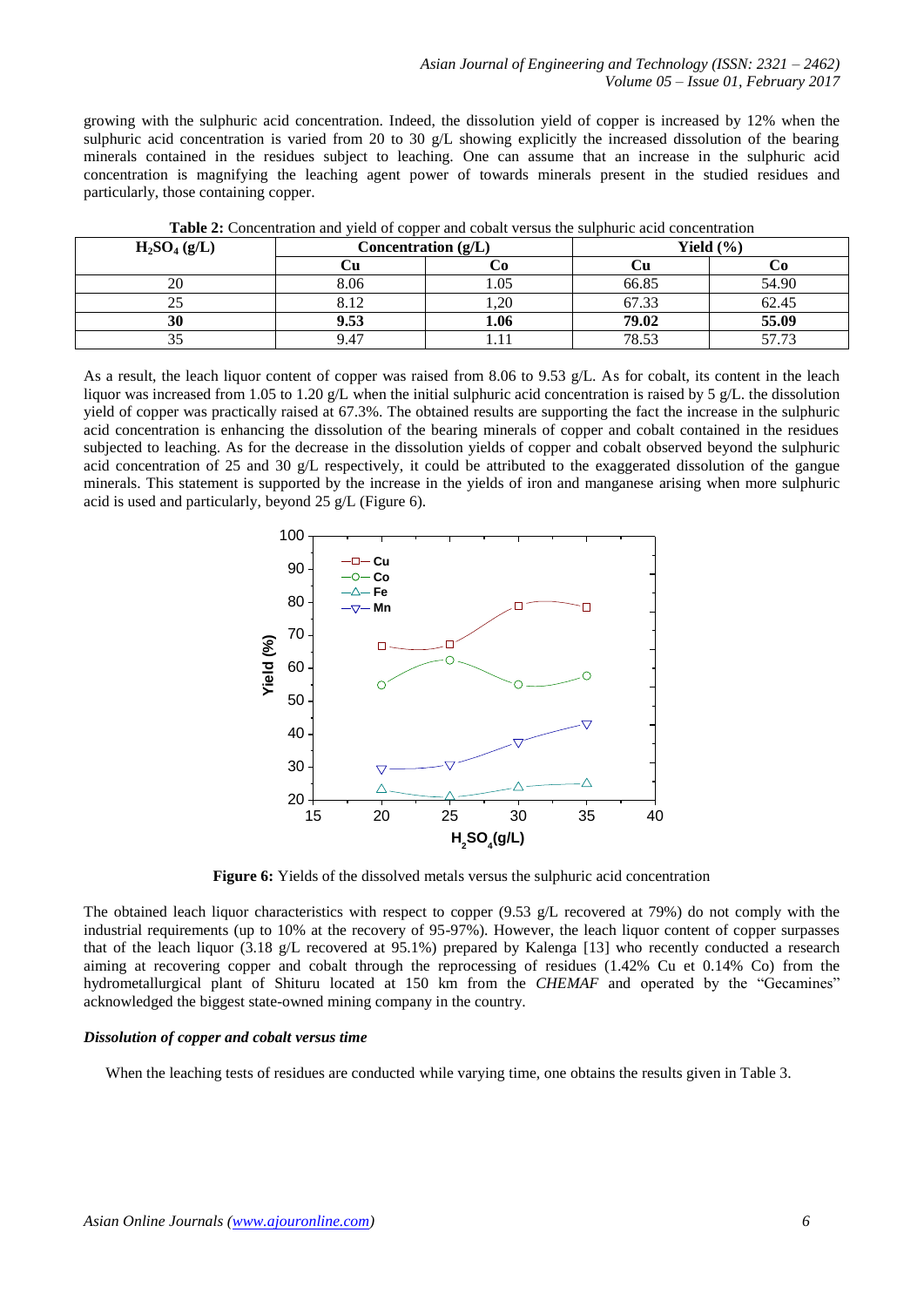| Time (minutes) | Concentration (g/L) |      | Yield $(\% )$ |       |  |
|----------------|---------------------|------|---------------|-------|--|
|                |                     |      |               |       |  |
| 30             | 9.32                |      | 77.30         | 54.38 |  |
| 60             | 9.40                | .06  | 77.93         | 55.24 |  |
|                | 9.53                | 1.05 | 79.02         | 55.09 |  |
| 120            | $\sim$              |      | 77 18         | 58.98 |  |

**Table 3**: Concentrations and yields of copper and cobalt versus the leaching time

It is obvious that the concentrations and yields of copper and cobalt have slightly changed in spite of the leaching time variation. However, it is obvious that more copper (79%) and cobalt (55%) were dissolved after 90 and 120 minutes respectively during the sulphuric acid leaching of residues with the concentration kept at 30 g/L. As a result, one obtains the leach liquor with the highest concentrations of copper (9.53 g/L) and cobalt (1.13 g/L). Based on what precedes, it can be stated that a prolonged contact between the leaching agent and the studied residues or the lengthening of the reactional time is bring to an enhanced dissolution of the bearing minerals of copper and cobalt. However, one can clearly observe a decrease in the yield and the leach liquor content of copper beyond 90 minutes. This phenomenon could be attributed to the increasing dissolution of minerals from the gangue conducting inevitably the leach liquor pollution by (Figure 7) manganese (75%) followed by that of iron (24%).



**Figure 7:** Yields of the solubilized metals versus the leaching time

Compared to 180 minutes obtained during a similar research conducted by Kalenga [13], it can be assumed that the leaching of residues from the CHEMAF requires less time (90 minutes). This difference of behavior showed by these two types of residues from the hydrometallurgical processing of oxide ores of copper may reside in their chemical and mineralogical compositions, the particles size distribution (100% passing 45 µm vs 80% passing 75 µm) and the leaching conditions (Na<sub>2</sub>S<sub>2</sub>O5 as the reducing agent of Co (III) vs Fe(III) as oxidiser of sulphides). It may result from the storage conditions of residues which obviously have governed the wathering process undergone by the Cu-Co bearing minerals.

# *Dissolution of copper and cobalt versus temperature*

The leaching tests of residues with the temperature variation  $(25 - 90^{\circ}C)$  have given the results consigned in Table 4.

| <b>Temperature</b> $(^{\circ}C)$ | Concentration $(g/L)$ |      | Yield $(\% )$ |       |  |
|----------------------------------|-----------------------|------|---------------|-------|--|
|                                  |                       |      |               | U∪    |  |
| 25                               | 9.53                  | 1.06 | 79.02         | 55.09 |  |
| 50                               | 9.83                  | 1.34 | 81.49         | 69.88 |  |
| 75                               | 10.22                 | 1.33 | 84.71         | 69.60 |  |
| 90                               | 10.87                 | 1.45 | 90.17         | 75.42 |  |

**Table 4**: Concentrate and yield of copper and cobalt versus the leaching temperature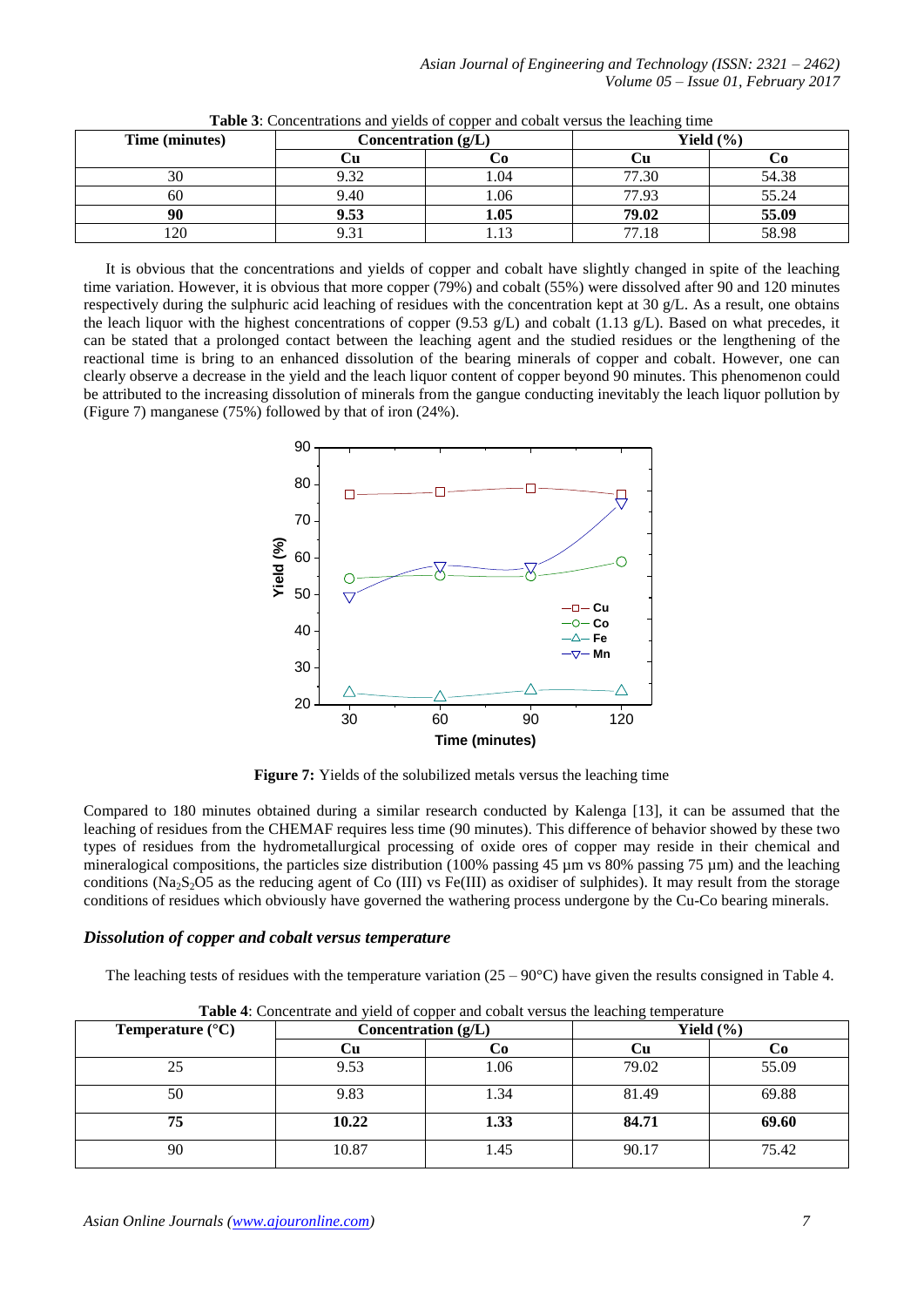The dissolution of copper and cobalt is significantly improved when the leaching temperature is raised from 25 up to 90°C. Indeed, one finds in the leach liquor copper and cobalt to concentrations as higher as 10.87 g/L and 1.45 g/L respectively. When compared to the values obtained at 25°C, one can note that the leach liquor contents of the valuable metals have undergone an increase of about 14% and 37% respectively for copper and cobalt with the yields of 90.2 and 75.4%. The increased dissolution of copper and cobalt induced by the raise in the leaching temperature is explicitly showing its great influence on the dissolution kinetics of minerals contained in the residues when kept in contact with the sulphuric acid or the leaching agent. It can be stated that the enhanced dissolution of the bearing minerals of copper and cobalt results from the combined effects of the reaction medium energetic mixing and the raise in temperature acting against the diffusion which is a process commonly acknowledged through literature to slowdown the leaching velocity. This phenomenon is associated with the formation of thin layers consisting of the reacted matters on the surface of the solid particles subjected to the sulphuric acid leaching. The concerned layers are acting as screens that prevent or hinder the direct reaction between the solid matter and the leaching agent. However, it is important noticing that using the leaching temperature as higher as 90°C will undoubtedly become an operation consuming more energy and reagents and ultimately a costly enterprise. Furthermore, the use of a higher temperature will result in evaporation of water requesting to continuously adjust the leaching solution level in the reactor through addition of fresh water. Consequently, an online measurement and the regulation of the acidity and redox potential have been implemented during the experiment conducted at 90°C in order to maintain the solid matters subjected to leaching under the same reactional conditions. That is why; 75°C was retained as the optimal temperature for the remaining leaching tests of residues from the hydrometallurgical processing of copper-cobalt oxide ores implemented at the *CHEMAF*. This temperature is not far from that chosen by Kalenga [13] who conducted at 80°C the leaching of residues dumped at the site of Panda 2.

#### *Influence of sodium metabisulphite on the dissolution of cobalt*

The leaching tests of residues conducted under the optimal conditions (90 minutes and 75°C) and in the presence of sodium metabisulphite led to the results given in Table 6.

|                    | Pulp redox potential | Concentration $(g/L)$ |      | Yield $(\% )$ |       |  |
|--------------------|----------------------|-----------------------|------|---------------|-------|--|
| $Na2S2O5$<br>(g/L) | (mV)                 | Сu                    | Cо   |               |       |  |
| U                  | 390                  | 9.39                  | 1.O  | 77.84         | 84.28 |  |
|                    | 360                  | 9.7                   | 1.62 | 79.26         | 84.63 |  |
| 2.0                | 330                  | 10.84                 | 1.73 | 89.73         | 85.80 |  |
|                    | 300                  | 10.21                 | l.45 | 84.71         | 75.49 |  |

**Table 6:** Concentration and yield of copper and cobalt in the presence of sodium metabisulphite

The leach liquor cobalt content is significantly increased under the reducing conditions created by the presence of sodium metabisulphite. This reagent is acknowledged to enhance the dissolution of heterogenite through its reducing action on trivalent cobalt. Even with the lowest concentration of sodium metabisulphite of 1 g/L corresponding to a redox potential of 390 mV, nearly 84% of cobalt and 78% of copper were dissolved during the leaching tests of residues. The highest dissolutions of copper (90%) and cobalt (86%) are achieved in the presence of 2 g/L of sodium metabisulphite corresponding to a redox potential of 330 mV. Under these reducing conditions, one obtains a metalliferous of solution containing 10.84 g/L of copper and 1.65 g/L of cobalt. Beyond 330 mV, the leach liquor contents of copper and cobalt decrease as they may undergo reduction and precipitation as metals under the strongest reducing conditions.

#### *Recovery of copper metal by cementation with iron shavings*

The metalliferous solution (10.84 g/L Cu and 1.73 g/L Co) given by the sulphuric acid leaching of residues was reacted with different amounts of iron shavings in order to precipitation copper ions. The precipitate grade and recovery in copper versus the amount of iron shavings are given in Table 5.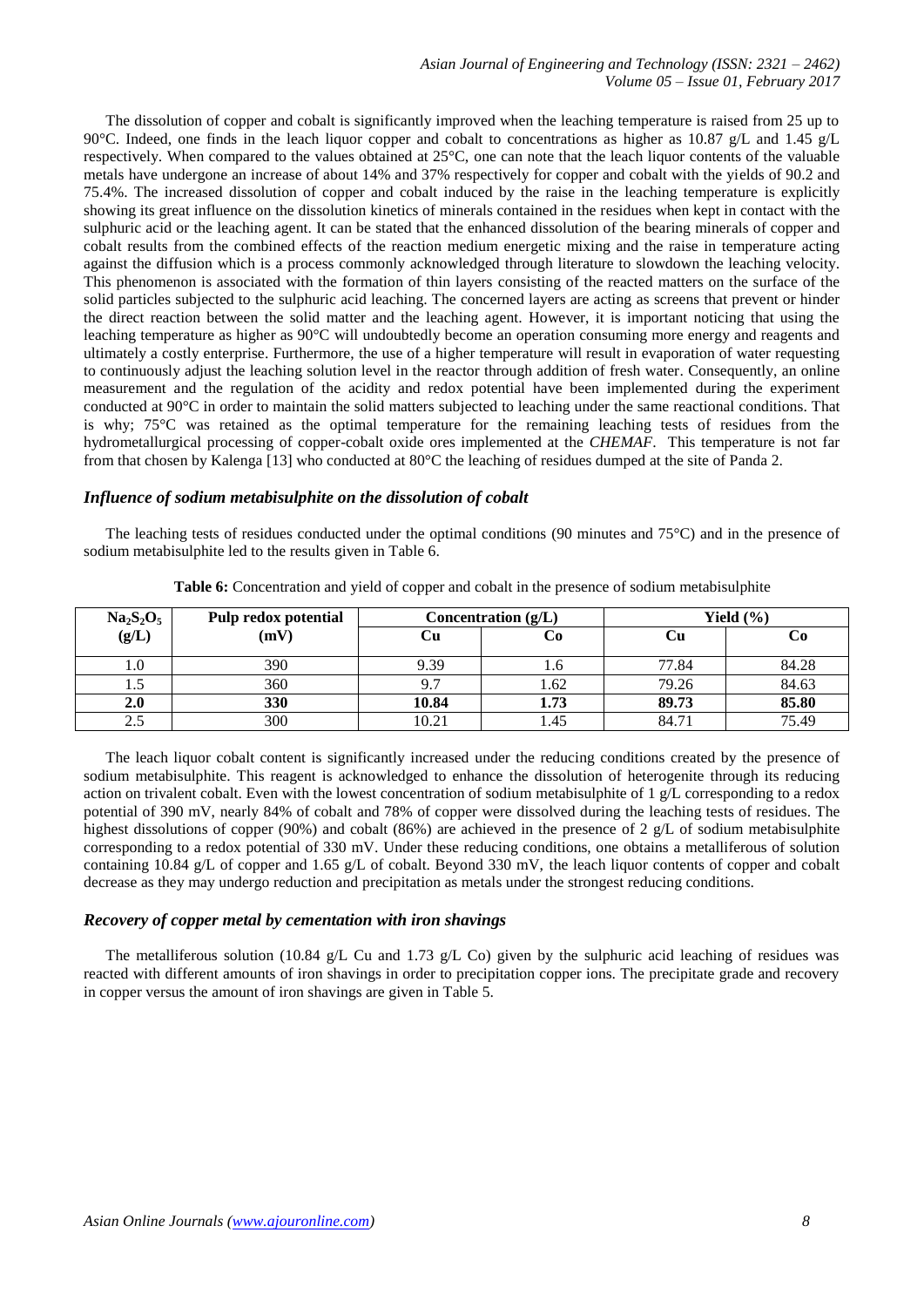| Amount of iron shavings (g)                          |       | 1.5   | 2     | 2.5   |
|------------------------------------------------------|-------|-------|-------|-------|
| Metalliferous solution volume (mL)                   | 250   | 250   | 250   | 250   |
| Copper content in the metalliferous solution $(g/L)$ | 10,84 | 10,84 | 10,84 | 10,84 |
| Copper weight in the metalliferous solution $(g)$    | 2,71  | 2,71  | 2,71  | 2,71  |
| Filtrate volume (mL)                                 | 245   | 245   | 244   | 235   |
| Copper content in the filtrate $(g/L)$               | 1.52  | 0.23  | 0.04  | 0.01  |
| Copper weigh in the filtrate $(g)$                   | 0.372 | 0.056 | 0.010 | 0.002 |
| Precipitated copper (g)                              | 2,338 | 2,654 | 2,700 | 2,708 |
| Recovered copper (%)                                 | 86,27 | 97,93 | 99,63 | 99,93 |
| Precipitate grade in copper (%)                      | 93.40 | 81.34 | 60.27 | 42.38 |
| Precipitate weight $(g)$                             | 2.50  | 3.26  | 4.33  | 6.39  |

**Table 5**: Recovery and precipitate grade in copper versus the amount of iron shavings

As can be seen from the results shown in Table 5, the amount of copper ions precipitated increases with that of iron shavings added to the metalliferous solution. Indeed, the addition of 1 g of iron shavings to the metalliferous solution has enabled to recover about 86% of copper ions in a precipitate with the highest grade (93%). Almost all copper ions initially present in the metalliferous solution were recovered (99.9%) in a precipitate presenting the lowest grade in copper (42%) when 2.5 g of iron shavings were added to the metalliferous solution subjected to stirring. Based on what precedes, it can be stated that the recovery of copper and the precipitate grade vary contrariwise versus the amount of iron shavings added to the metalliferous solution (figure 9).



**Figure 9**: Recovery and grade of copper in the precipitate versus the amount of iron shavings

The observed phenomenon is explicitly showing the fact that the recovery of more copper results in the precipitate grade decrease presumably due to the entrainment of impurities contained in the metalliferous solution apart from iron and other minor impurities brought by the shavings. That is why; 1 g was retained as the optimal amount of iron shavings because it has enabled to precipitate 2.5 g of matter grading 93% Cu recovered at 86% from the *CHEMAF* hydrometallurgical plant process residues.

#### **4. CONCLUSION**

The present research was conducted with the aim to recover copper metal through the reprocessing of residues (2.01% Cu and 0.32% Co) from the *CHEMAF* hydrometallurgical plant. It was focused specifically on the determination of the leaching conditions that can enable enhancing the dissolution of copper and cobalt and the amount of iron shavings leading to a precipitate with the highest grade in copper. Based on the results from the experiments, the following conditions can be selected as optimal: 150 g of residues, 1000 mL of the sulphuric acid solution with the concentrate kept at 30 g/L, the mechanical stirring (500 rpm) during 90 minutes and at 75 $\degree$ C and in the presence of sodium metabisulphite (330 mV).

Under the aforementioned conditions, one obtains a metalliferous solution containing 10.84 g/L Cu and 1.73 g/L Co with the dissolution yield of 90 and 86% respectively. As for the recovery of copper metal from the obtained metalliferous solution, the following operating conditions were retained as optimal: 250 mL of the leaching solution, 1 g of iron shaving and a mechanical stirring (400 rpm) at room temperature during 60 minutes. As a result, one recovers 86% of copper contained in the metalliferous solution in the form of a precipitate weighting 2.5 g and grading 93%.